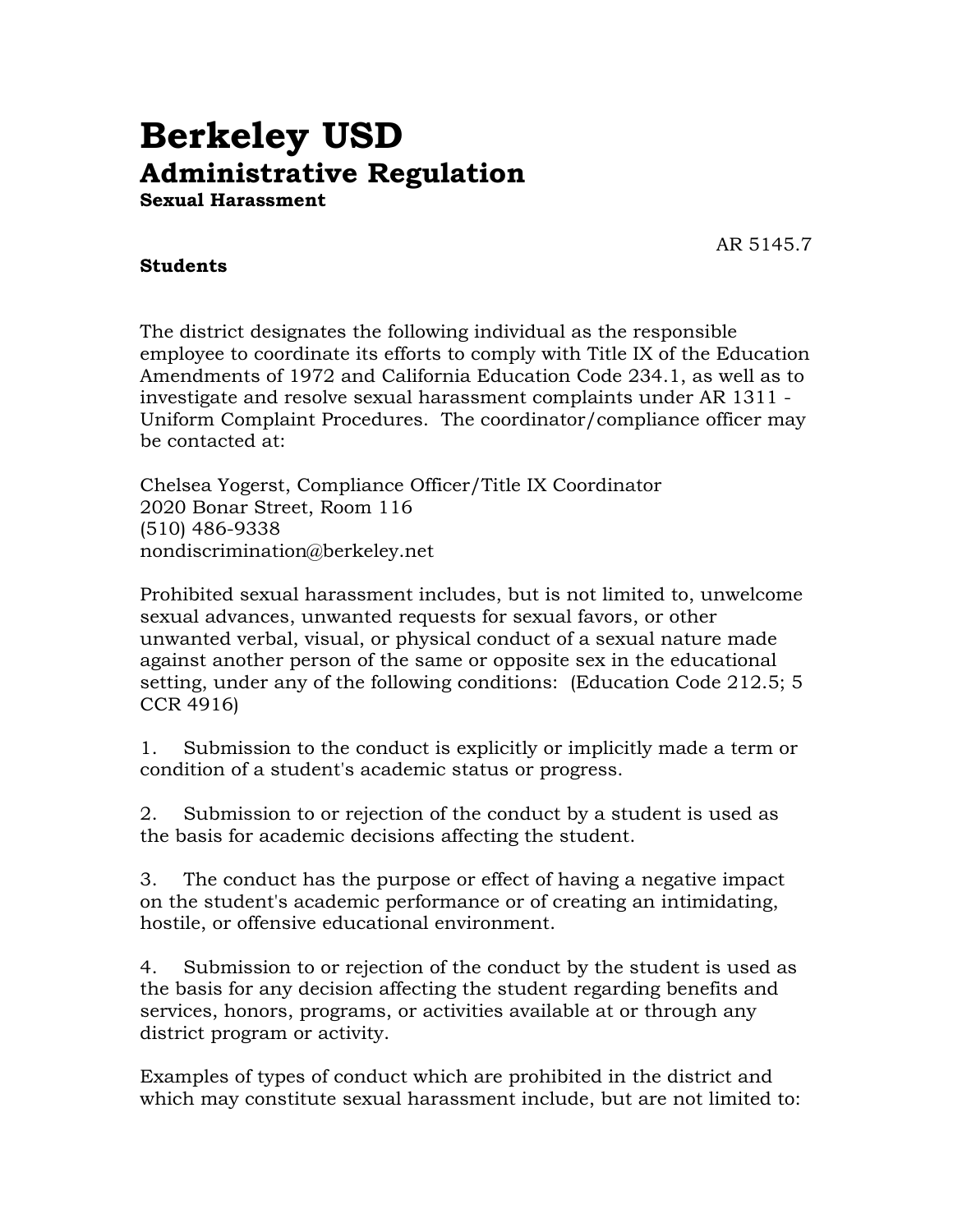1. Unwelcome leering, sexual flirtations, or propositions

2. Unwelcome sexual slurs, epithets, threats, verbal abuse, derogatory comments, or sexually degrading descriptions

3. Graphic verbal comments about an individual's body or overly personal conversation

4. Sexual jokes, derogatory posters, notes, stories, cartoons, drawings, pictures, obscene gestures, or computer-generated images of a sexual nature

5. Spreading sexual rumors

6. Teasing or sexual remarks about students enrolled in a predominantly single-sex class

7. Massaging, grabbing, fondling, stroking, or brushing the body

8. Touching an individual's body or clothes in a sexual way

9. Impeding or blocking movements or any physical interference with school activities when directed at an individual on the basis of sex

10. Displaying sexually suggestive objects

11. Sexual assault, sexual battery, or sexual coercion

Reporting Process and Complaint Investigation and Resolution

Any student who believes that he/she has been subjected to sexual harassment or who has witnessed sexual harassment is strongly encouraged to report the incident to his/her teacher, the principal, or any other available school employee. Within one school day of receiving such a report, the school employee shall forward the report to the principal or the district's compliance officer identified in AR 1311. In addition, any school employee who observes an incident of sexual harassment involving a student shall, within one school day, report his/her observation to the principal or a district compliance officer. The employee shall take these actions, whether or not the alleged victim files a complaint.

In any case of sexual harassment involving the principal, compliance officer, or any other person to whom the incident would ordinarily be reported or filed, the report may instead be submitted the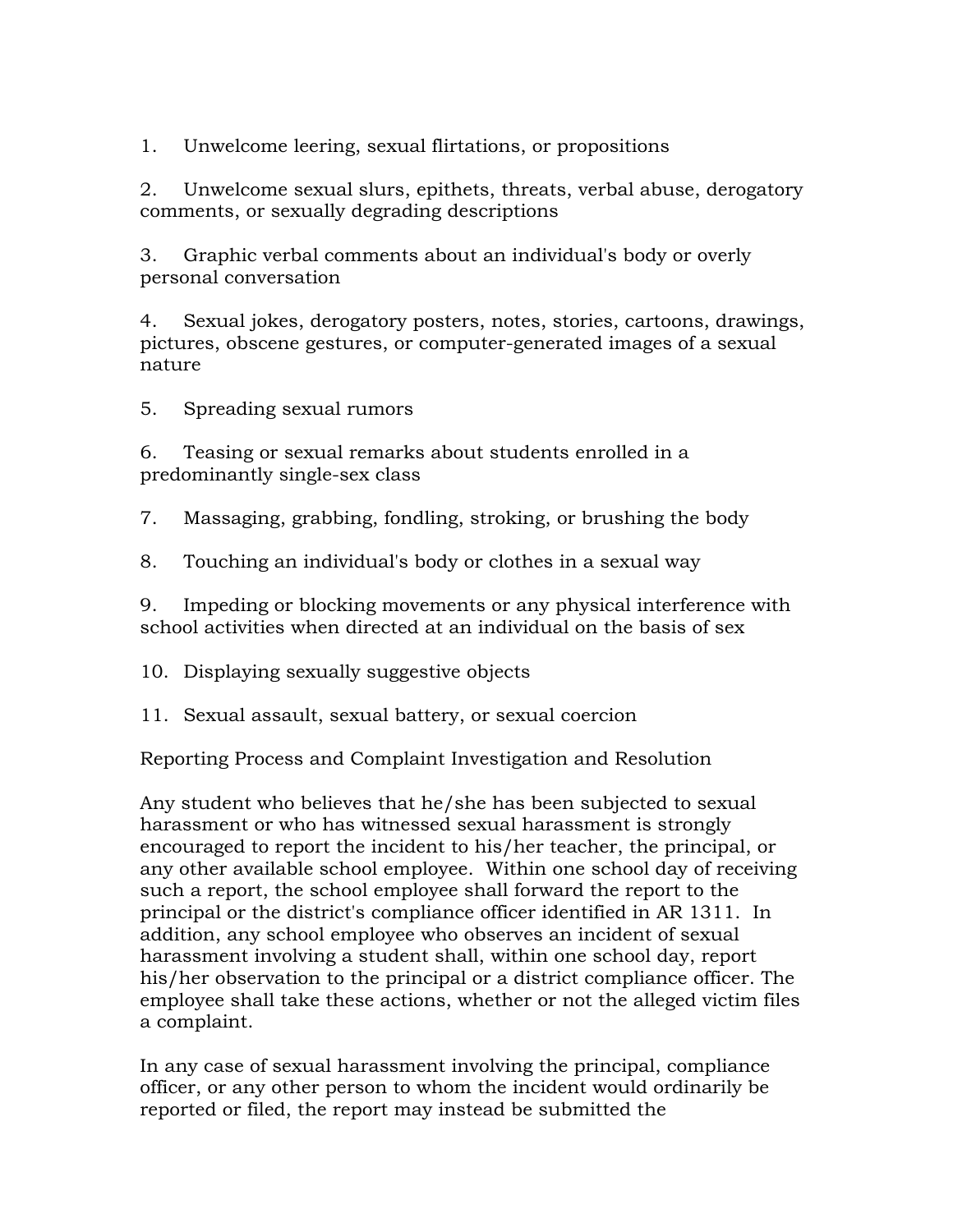Superintendent or designee.

When a report of sexual harassment is submitted, the principal or compliance officer shall inform the student or parent/guardian of the right to file a formal written complaint in accordance with the district's uniform complaint procedures.

If a complaint of sexual harassment is initially submitted to the principal, he/she shall, within two school days, forward the report to the compliance officer to initiate investigation of the complaint. The compliance officer shall contact the complainant and investigate and resolve the complaint in accordance with law and district procedures specified in AR 1311.

## Confidentiality

All complaints and allegations of sexual harassment shall be kept confidential except as necessary to carry out the investigation or take other subsequent necessary action. (5 CCR 4964)

However, when a complainant or victim of sexual harassment notifies the district of the harassment but requests confidentiality, the compliance officer shall inform him/her that the request may limit the district's ability to investigate the harassment or take other necessary action. When honoring a request for confidentiality, the district will nevertheless take all reasonable steps to investigate and respond to the complaint consistent with the request.

When a complainant or victim of sexual harassment notifies the district of the harassment but requests that the district not pursue an investigation, the district will determine whether or not it can honor such a request while still providing a safe and nondiscriminatory environment for all students.

Response Pending Investigation

When an incident of sexual harassment is reported, the principal or designee, in consultation with the compliance officer, shall determine whether interim measures are necessary pending the results of the investigation. The principal/designee or compliance officer shall take immediate measures necessary to stop the harassment and protect students and/or ensure their access to the educational program. Such measures may include placing the individuals involved in separate classes or transferring a student to a class taught by a different teacher, in accordance with law and Board policy. The school should notify the individual who was harassed of his/her options to avoid contact with the